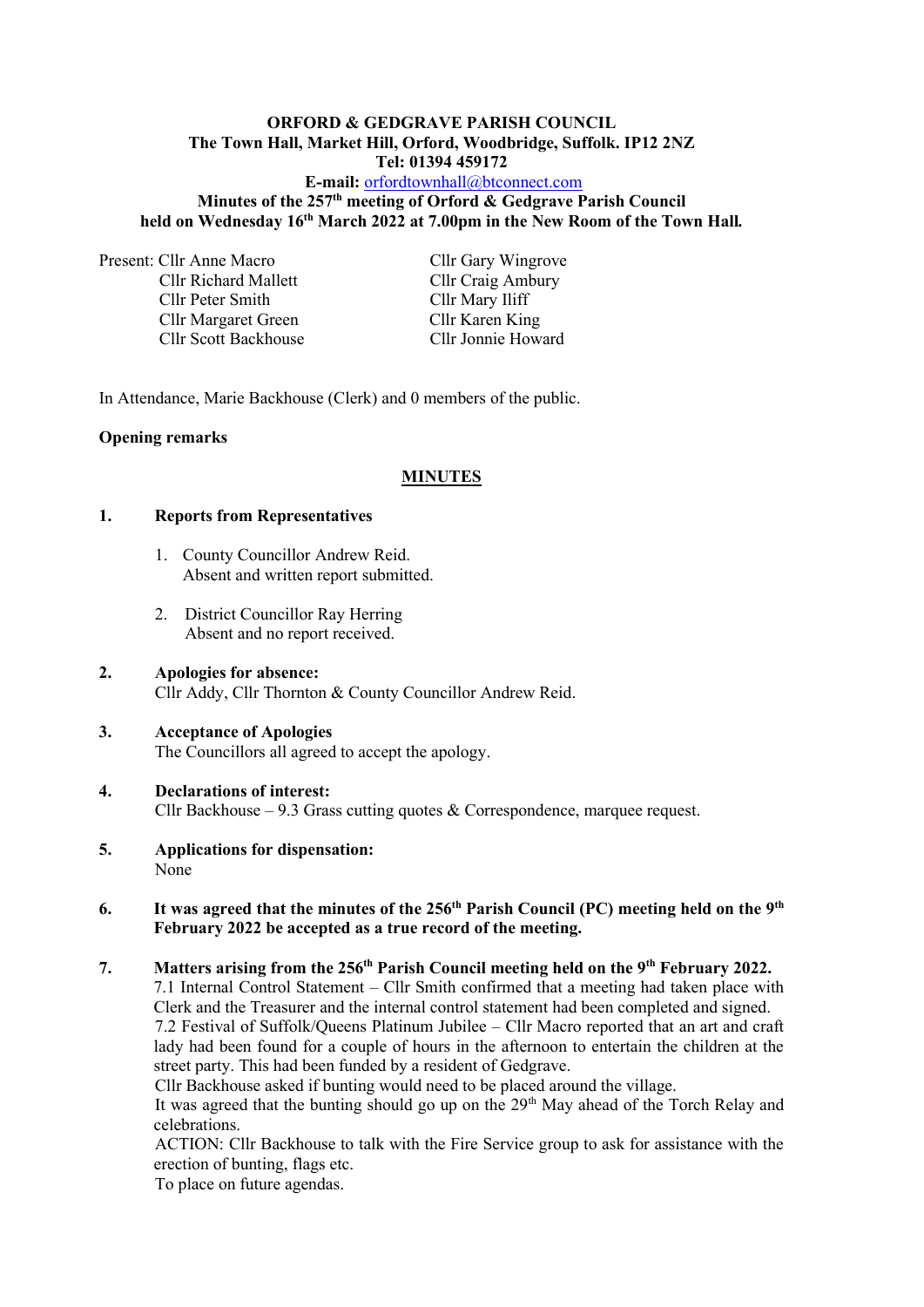7.3 Ice Cream – The Clerk confirmed that the ice cream tender had been advertised in the village voice, and contact had been made with some ice cream retailers. This will be discussed under item 9.2.

7.4 Queens Green Canopy – Cllr Macro reported that the commemorative oak tree and plaque had been collected.

ACTION: Cllr Mallett to plant the tree on the knoll on 19<sup>th</sup> March.

7.5 15 Ferry Road – The Clerk reported that she had spoken with the Clerk of Aldeburgh Town Council regarding a meeting they were having with Flagship representatives. Aldeburgh TC would be contacting the Clerk when they had further information.

Cllr Iliff commented that the meeting with Aldeburgh TC and Flagship had been postponed until April.

7.6 Grounds Maintenance - The Clerk contacted Norse and placed an advert in the Village Voice. This will be discussed under item 9.3.

7.7 Resident – Cllr Macro commented that this item regarding changes to the front of the Saltings in Broad Street was mentioned at the last meeting, but further information was requested. Cllr Addy and Cllr Macro visited the owners of the Saltings. It has been suggested that this item is split into three separate pieces.

Firstly, the raising of the footpath, as this has sunken about 6 inches. This would be like for like the slabs removed, soil placed in and the slabs returned.

A vote was taken – 6 agreed and 3 abstained.

Secondly, the planting of a small flowering tree out the front of the property. There was a tree there some time ago.

A vote was taken – 8 agreed and 1 abstained.

Thirdly, the changing of the driveway in front of the garage to a gravelled standing for 2 cars. A vote was taken and all the Councillors voted against any change of the driveway.

ACTION: Clerk to notify the owners of the Councils decision.

7.8 Request – At the last meeting a ex-resident of the village asked if he may hold some music events on the recreation ground. More information was requested. The events will be held between April – Sept, it will be in the afternoon or evenings, he would organise notes to the residents of Mundays Lane to make them aware of the forthcoming music. There will be 150-200 attending, and parking would be on the recreation ground.

It was agreed by all to allow one music event to be held to see how it goes, prior to this a meeting would be held with the event organiser to talk through the parking etc.

ACTION: Clerk to notify the event organiser of the Councils decision and request a meeting on site.

**8. Contributions by members of the public.** None

**9. Finance** 

9.1 Authorisation for payment sheet – There are six payments to authorise – E Abrey (Deposit for craft making stand at Queens Platinum Jubilee event, reimbursed by a Gedgrave resident) - £75, Orford PCC (annual contribution) - £600, Eastern Play Services (Zipwire repair) - £450, J C Russell ( service repair strimmer and mower) - £80, Orford Sports and rec Club ( floodlight electricity) - £33.77, John Cheney (senior, holiday cover for bin emptying) - £21.15, total £1259.92. Also, the staff wages of £1134.12.

The payments were agreed by all.

9.2 Ice cream tenders – The Clerk reported that she had contacted 6 prespective ice cream retailers; two responded that Orford was too far to travel, one did not submit the tender paperwork, and three responded. The Clerk read out the offers and the Councillors were asked to vote for the one they thought was the better offer. Peter's Ice Cream are to be offered the tender for three years.

ACTION: Clerk to contact Peters Ice Cream and offer them the contract.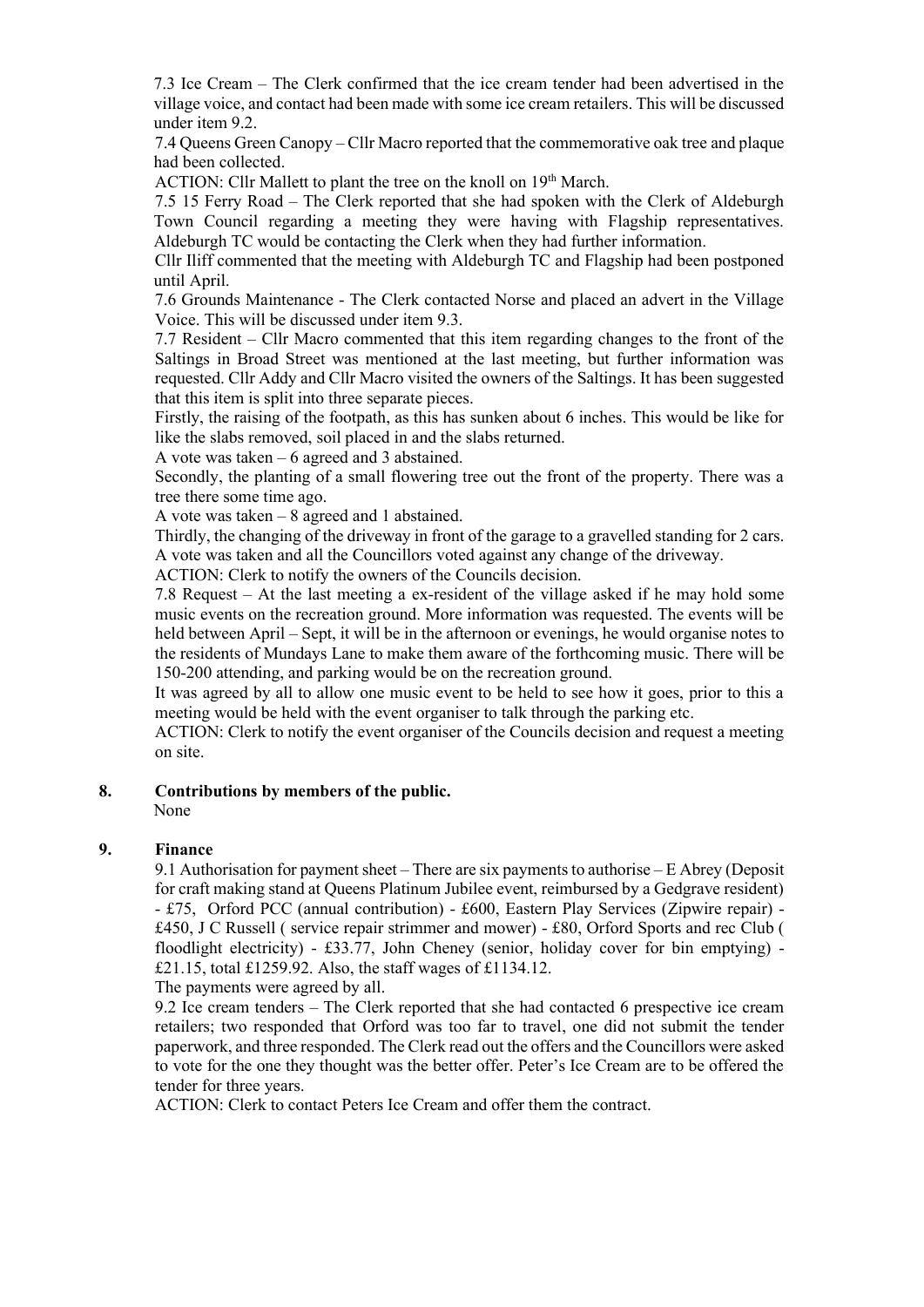Cllr Backhouse and the Clerk left the room.

9.3 Grass cutting quotes

Cllr Macro read out two quotes, one from Norse and one from Backhouse Maintenance. After a long discussion it was agreed to offer Backhouse Maintenance the list of work that was the Groundsman's responsibility, for example the area of the Children's play equipment, round the outdoor gym etc. Norse would be offered the main (football pitch area) section of the grass and the village greens etc.

ACTION: Cllr Macro to inform the Clerk of the decision taken by the Council and to ask that she passes on the information to Backhouse Maintenance.

Cllr Backhouse and the Clerk returned to the room.

9.4 Gift for groundsman – Cllr Macro asked the Councillors if they would like to give the Groundsman a gift as he is leaving his position with the Council. It was agreed for Cllr Ambury to purchase a gift and give the receipt to the Clerk.

9.5 Asset register – Cllr Macro asked if the Councillors could look at the asset register and check everything was in place.

Cllr Mallett said that the beacon was not on the list.

All agreed the asset register with the addition of the beacon.

ACTION: Clerk to notify the Treasurer of the missing item.

# **10. Planning**

DC/22/0564/FUL – Quay Lodge, Quay Street, Orford, IP12 2NU Enlarging first floor patio doors. The Councillors had no objection to this proposal. ACTION: Clerk to notify ESC of the PC's decision. DC/22/0587/FUL & DC/22/0588/LBC – Bell House, Quay Street, Orford, IP12 2NU Replacement of large single rooflight with two smaller rooflights, and replacement of modern external door. The Councillors had no objection to this application. DC/22/00972/TCA – 34 Daphne Road, Orford, IP12 2NH T1 Cordyline trees – fell to create garden space. T2 Fruit Trees – fell to create space for new shed. T3 Cherry Tree – fell to create garden space. The Council had no objection to this proposal. ACTION: Clerk to notify ESC of the PC's decision. DC/22/0963/TPO – Orchard Way, 10 Ferry Road, Orford, IP12 2NR T1 Pine at NE end of row, leaning over Health Centre car park – fell on safety grounds. The Councillors had no objection to this application.

ACTION: Clerk to notify ESC of the PC's decision on all the applications.

# **Other notifications:**

# **11. Parish Council Business: -**

# **(1) Friends Garage Update**

Cllr Smith reported that it is hoped that the plans for the development will be submitted to ESC in May. A public meeting will need to be organised in April.

**(2) Alde & Ore –** Cllr Wingrove reported that the plan is slowly moving forward. The investigation concerning the clay at Iken, has caused a delay. Funding from the government is to be increased. It is hoped that the flood prevention work may start later in the year. **(3) Village Feast –** The Clerk reported that the music provider has been booked, and the butcher has agreed to provide a hog roast. It is hoped to use the same bar provider.